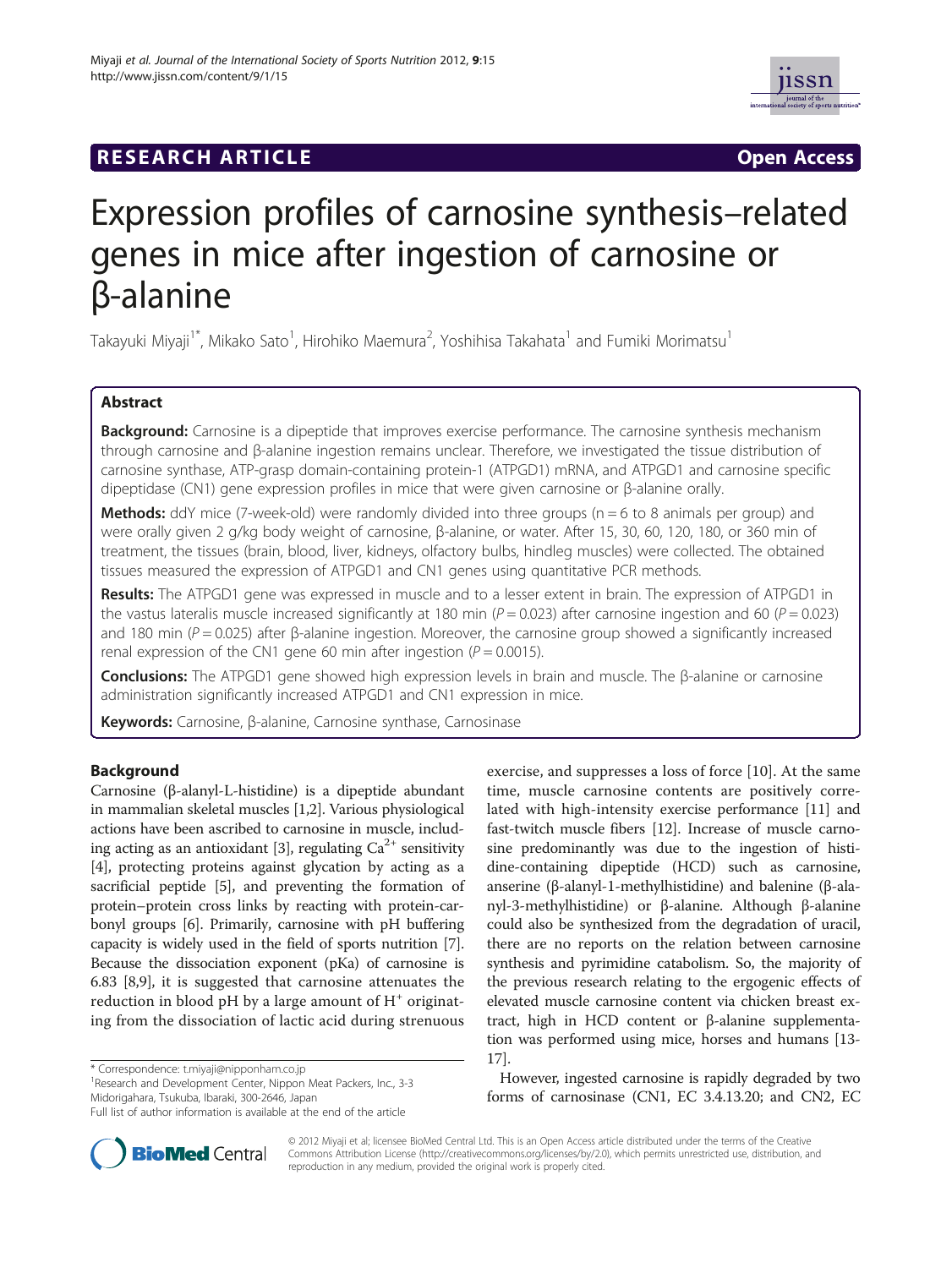3.4.13.18) [[18](#page-4-0)]. In humans, the CN1 gene is expressed in liver and brain tissue, and the protein is found in serum and brain tissue. Since the human CN1 specifically degrades both carnosine and homocarnosine, carnosine is absent in human blood. Whereas, CN1 in other mammals such as rodents is localized in the kidney, and a considerable amount of carnosine is contained in the blood [\[19\]](#page-4-0). CN2, which is also a cytosolic non-specific dipeptidase, does not degrade homocarnosine, and exhibits a rather broad specificity towards various dipeptides. That is, ingestion of β-alanine or carnosine that was degraded by these carnosinases, was increased muscle carnosine and the increase of muscle carnosine may be involved in carnosine synthase. However, the details were not revealed.

Recently, carnosine synthase was purified from chicken pectoral muscle and identified as an ATP-grasp domain-containing protein 1 (ATPGD1) [[20](#page-4-0)]. It has been reported that ATPGD1 synthesizes carnosine using ATP, and the substrate specificity toward β-alanine (carnosine) in the presence of ATP and L-histidine is 14-fold higher than that of γ-aminobutyrate (homocarnosine). To verify that ATPGD1 acts as a carnosine synthase in vivo, we investigated the tissue distribution of ATPGD1 mRNA, and ATPGD1 and CN1 expression profiles in response to carnosine or β-alanine administration using quantitative PCR analysis.

#### Methods

#### Oral administration study in mice

Animal experiments were performed in accordance with the guidelines for Animal Experiments at Nippon Meat Packers Inc. and using minimum number of mice that dictated by an ethics committee ( $n = 6$  or 8). Male SPFbred ddY (6-week-old) mice were purchased from Japan SLC, Inc. (Shizuoka, Japan). The mice were maintained under specifically controlled environmental conditions, namely, a 12-h light–dark cycle, a temperature of 23°C, and a relative humidity of 50%. At 7 weeks of age, the mice were randomly assigned by body weight into three groups (pre-administration group,  $n = 8$ , body weight of 32.5 g; water administration group,  $n = 6$ , body weight of 33.4 g; carnosine administration group,  $n = 6$  or 8, body weight of 33.2 g; β-alanine administration group,  $n = 6$ , body weight of 34.0 g) and were orally given 2 g/kg body weight of carnosine (Hamari Chemicals Ltd., Osaka, Japan), β-alanine (Wako Pure Chemical Industries, Ltd., Osaka, Japan), or water (control). After 15, 30, 60, 120, 180, or 360 min of treatment, the mice were anesthetized with Forane (Abbott Japan Co. Ltd., Japan) and then the brain, blood, liver, kidneys, olfactory bulbs, soleus muscles and vastus lateralis muscles were collected. The collected tissues were weighed, rapidly frozen with liquid nitrogen, and stored at −80°C until analysis.

# Extraction of total RNA

The frozen tissue samples were homogenized in 0.75 ml of Isogen (Nippon Gene Co. Ltd., Tokyo, Japan) and then mixed thoroughly with 0.15 ml of chloroform. The mixture was centrifuged  $(20,000 \times g$  for 5 min), and then the aqueous phases were collected, and 0.4 ml of isopropanol was added. The precipitated total RNA was recovered and washed with 70% (v/v) ethanol. The purity and concentration of the total RNA thus obtained were confirmed using an Experion electrophoresis system (Bio-Rad Laboratories, Inc., California, USA) and a NanoDrop 1000 spectrophotometer (Thermo Fisher Scientific K. K., Massachusetts, USA).

#### Construction of gene specific primers

Gene specific primers were designed by using Primer-BLAST [\(http://www.ncbi.nlm.nih.gov/tools/primer-blast/](http://www.ncbi.nlm.nih.gov/tools/primer-blast/)). The primers used were as follows: for ATPGD1 (NM\_134148), forward primer, 5′-CCCTGGCCTTCGACC TCTCTCCAT-3′ and reverse primer, 5′-CGGCACTGG GGCCCATCCTTC-3′ to yield a 164-bp product; for CN1 (NM\_177450), forward primer, 5′-TGGTGGCATCCT-CAACGAACCA-3′ and reverse primer, 5′-TCCAGGAAT-TAGGATGTGGCCTGA-3′ to yield an 88-bp product; for β-actin (NM\_007393), forward primer, 5′-ATGAGCTG CCTGACGGCCAGGTCATC-3′ and reverse primer, 5′- TGGTACCACCAGACAGCACTGTGTTG-3′ to yield a 192-bp product.

#### Quantification of mRNA levels

cDNA was synthesized by using a PrimeScript RT reagent Kit with gDNA Eraser (Takara Bio, Inc., Shiga, Japan). The genomic DNA in the RNAs extracted from tissues was eliminated with gDNA Eraser, which were then reverse-transcribed by PrimeScript RT. Each 25 μl of the PCR reaction mix contained a 2 μl template, 0.2 μM of each primer, and  $1 \times$  ROX Reference Dye II in 1× SYBR Premix Ex Taq II (Takara Bio, Inc.). The reaction was performed at 95°C for 30 s; this was followed by 40 cycles at 95°C for 5 s and at 60°C for 20 s. The fluorescence was measured at the end of the extension step in each cycle. Following cycling, a melt curve analysis was performed after each quantitative PCR to ensure that a single product had been amplified per primer set. The fold-change of the gene expression was calculated using the  $2^{-\Delta \Delta Ct}$  method with β-actin as an internal control. Student's t-test was used ( $P < 0.05$  or  $P < 0.01$ ) to test statistical significance.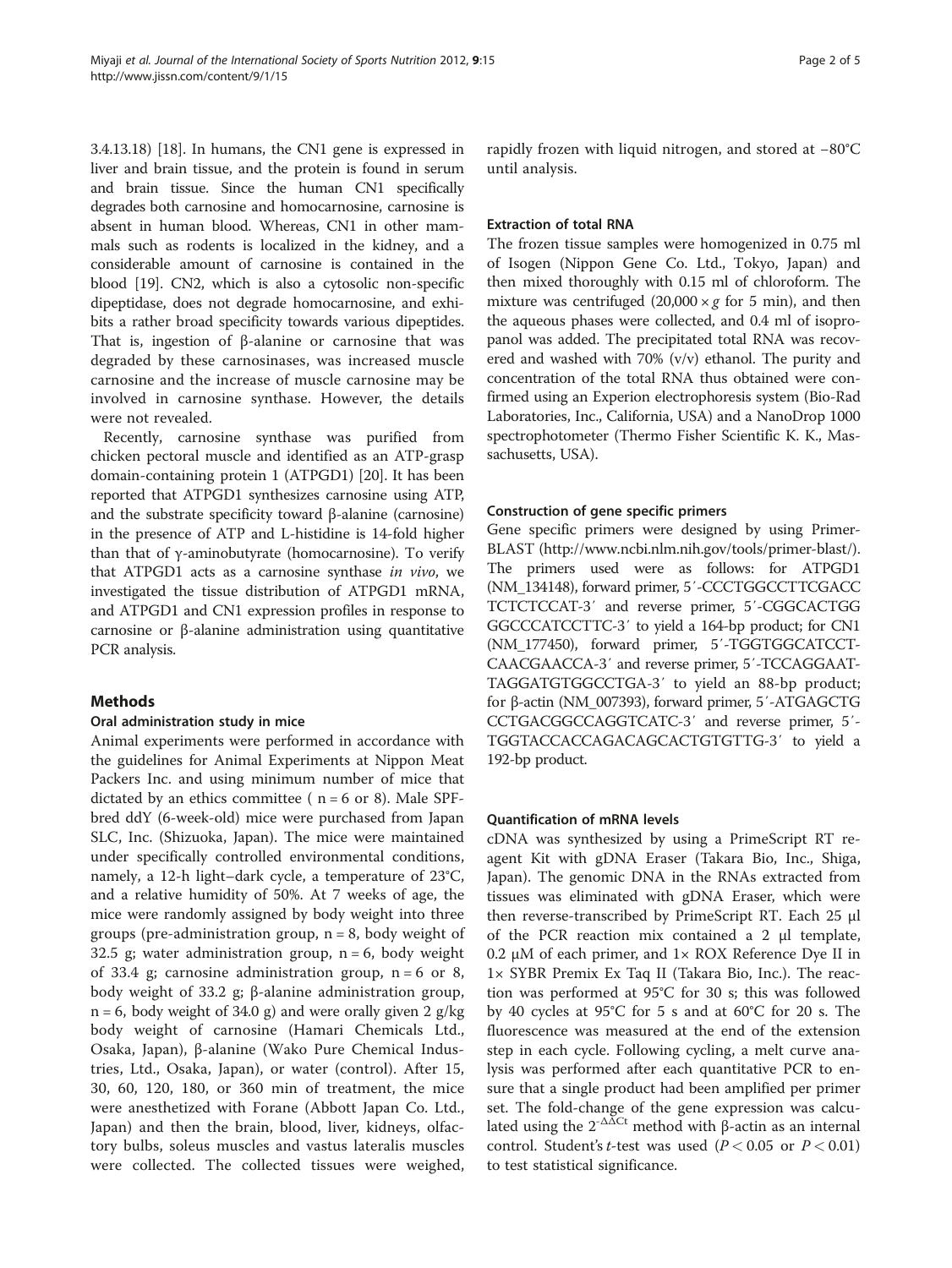#### Detection of carnosine in muscle and blood

Vastus lateralis muscle samples were deproteinized with 1 ml of 5% (w/v) sulfosalicylic acid. The samples were centrifuged at  $20,000 \times g$  for 5 min, and then the supernatants were filtered with a 0.45-μm filter. Blood samples were dissolved in 1 M perchloric acid (final concentration, 0.3 M) and centrifuged at  $20,000 \times g$  for 5 min. KOH (3 M) was added to the supernatants to realize a final concentration of 4.25% v/v. After centrifugation  $(20,000 \times g$  for 5 min), the obtained supernatants were filtered and applied to a TSKgel ODS-80Ts column (Tosoh Co., Tokyo, Japan) equilibrated with 4% (v/v) acetonitrile, 100 mM sodium 1-pentanesulfonate, and 200 mM ammonium dihydrogen phosphate (pH 2.0). The carnosine was eluted with the same buffer, and absorbance was detected at a wavelength of 214 nm. Statistical analysis was performed with Tukey-Kramer test  $(P < 0.05$  or  $P < 0.01$ ).

# Results

#### Tissue distribution of ATPGD1 mRNA

The localization of ATPGD1 mRNA from various tissue samples was investigated by quantitative PCR methods. ATPGD1 genes were detected in muscle, a few in brain, and hardly in liver and kidney. The expression of ATPGD1 was 10.2-fold higher in the vastus lateralis muscle, 6.3-fold higher in the soleus muscle and 1.8-fold higher in the brain than in the olfactory bulbs. In contrast, the expression of ATPGD1 in the liver and kidney was only 50% of that in the olfactory bulbs (Figure 1).

#### Carnosine content of blood and muscle

In mice that had ingested carnosine or β-alanine, we measured the carnosine content of the blood and vastus





circles) was orally administered to mice  $(n = 6-8)$ . Values are means ± SD. Significant differences after administration were analyzed by using Tukey-Kramer test  $(**P < 0.01)$ .

lateralis muscle by using an ODS-80Ts column. The carnosine content of the blood had significantly increased by 15 min after carnosine administration ( $P < 0.01$ ); it peaked at 30 min  $(1.4 \pm 0.3 \text{ mM}, P < 0.01)$  and had nearly disappeared by 6 h (Figure 2A). No carnosine was detected in the blood of the groups that ingested β-alanine or water. As shown Figure 2B, the carnosine content of the vastus lateralis muscle was 0.47 ± 0.09 mmol/kg tissue before administration. The carnosine level had increased significantly 30 to 60 min after it was administered  $(0.71 \pm$ 0.15 mmol/kg tissue at 30 min,  $P < 0.01$  and 0.74 ± 0.12 mmol/kg tissue at 60 min,  $P < 0.01$ ) and then gradually decreased. The carnosine content of muscle in the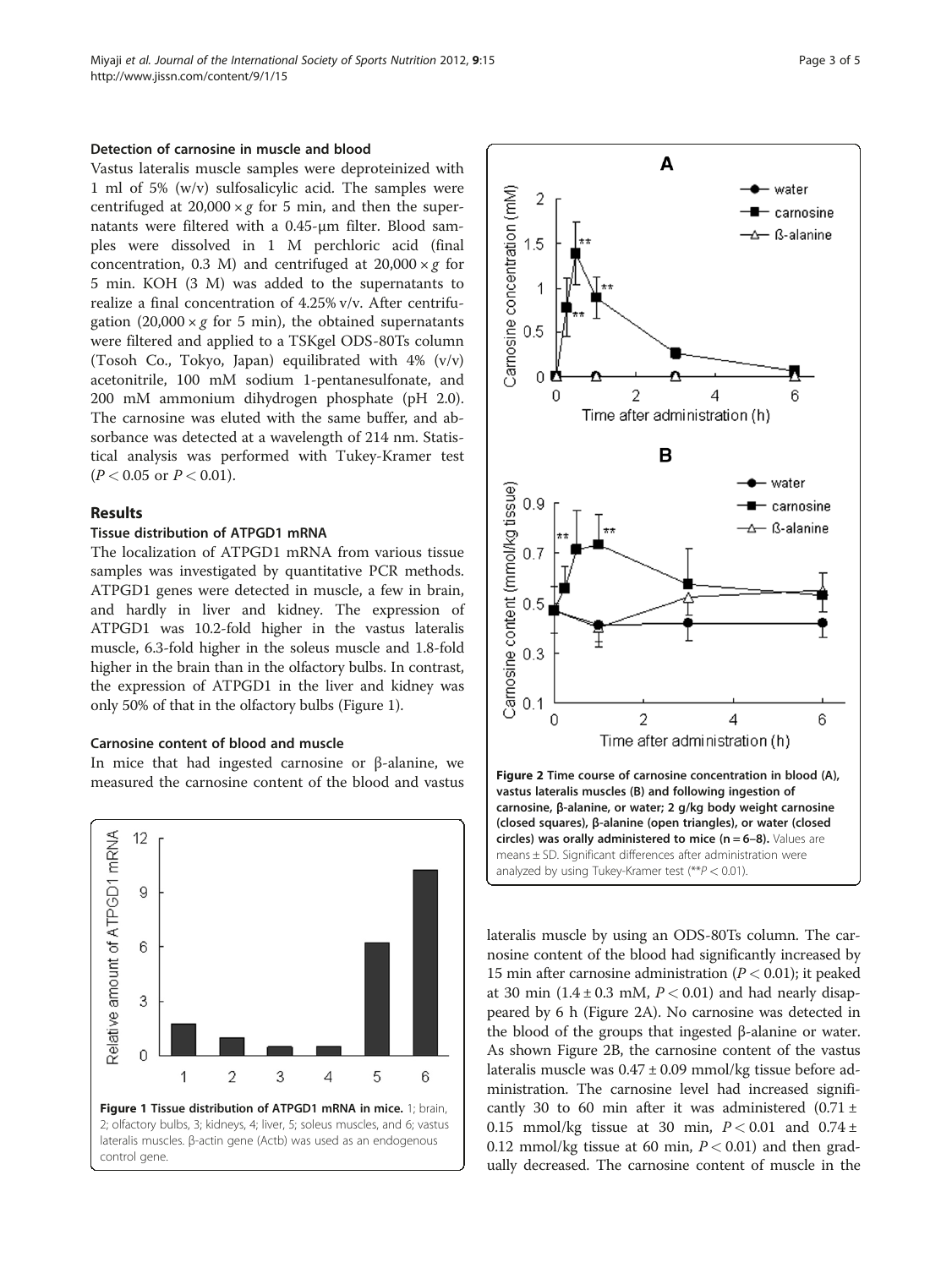group that ingested β-alanine did not increase significantly compared with that before administration  $(P > 0.05)$ .

# Gene expression of ATPGD1 and CN1

The expression profiles of carnosine synthesis-related genes were measured by using quantitative PCR. The ATPGD1 mRNA level in the vastus lateralis muscle was significantly elevated 3 h after carnosine administration  $(P = 0.023)$  and at 1  $(P = 0.023)$  and 3 h  $(P = 0.025)$  after β-alanine administration, compared with the level before administration. Expression increased from 2.7 to 3.2 times that before ingestion (Figure 3). After carnosine ingestion, the CN1 expression in the kidney peaked at 1 h and was significantly greater (3.6 times,  $P = 0.0015$ ) than before ingestion (Figure 4).

# **Discussion**

Carnosine synthase have been tried to purify from various sources [\[21-24\]](#page-4-0) and Drozak et al. purified carnosine synthase from chicken pectoral muscle and the enzyme identified as ATPGD1, which is a member of the ATP-grasp family [\[20\]](#page-4-0). This paper was investigated about whether ATPGD1 involved in carnosine synthesis in mice.

Firstly, the tissue distribution of the ATPGD1 gene was investigated. The ATPGD1 gene was expressed more in brain and muscle than in olfactory bulbs, liver and kidney and particularly in the vastus lateralis muscle. The expression of the ATPGD1 gene was 1.6-fold higher than that in the soleus muscle. The carnosine content in the vastus lateralis muscle (0.47 mmol/kg tissue) was higher than in the soleus muscle (0.35 mmol/kg tissue,  $P = 0.007$ , data not shown), indicating that the ATPGD1 mRNA level depends on the carnosine content.





Secondly, we investigated the carnosine content and the expression of carnosine synthesis-related genes after the ingestion of carnosine or β-alanine. The carnosine supplementation group increased the carnosine content in blood and muscle and the expression of CN1 in the kidneys. Carnosine was injected into the tail vein of proton-coupled oligopeptide transporter PEPT2 knockout mice and the kidney/plasma concentration ratio of carnosine in the PEPT2 null mice was one-sixth that in wildtype [[25](#page-4-0)]. Thus, it was considered that the ingested carnosine was eliminated from the serum by filtration into the urine and reabsorption into the kidney, and the reabsorbed carnosine increased the expression of CN1 in the kidney and would be hydrolyzed to β-alanine. Carnosine and β-alanine administration increased the ATPGD1 gene levels in the vastus lateralis muscles. This suggests that the hydrolyzed β-alanine in kidney increased ATPGD1 gene expression. Recently, Baguet et al. investigated the expression of ATPGD1 mRNA in human skeletal muscle. Twenty omnivorous subjects were randomly divided into a vegetarian and a mixed diet group, and took part in a five-week sprint training intervention (2–3 times per week). The ATPGD1 mRNA expression in the vegetarian diet group was decreased to 60 % ( $P = 0.023$ ) by five weeks of sprint training [\[26\]](#page-4-0). This is consistent with our result showing that β-alanine is an important factor in ATPGD1 expression.

Chronic chicken breast extract or β-alanine supplementation leads to improved performance in high-intensity exercise [\[27,28\]](#page-4-0). However, the loading of carnosine takes at least several weeks [[29](#page-4-0)], in contrast to the initial loading phase of one week for creatine [\[30\]](#page-4-0). This paper suggests that ATPGD1 acts as a carnosine synthase in mice,